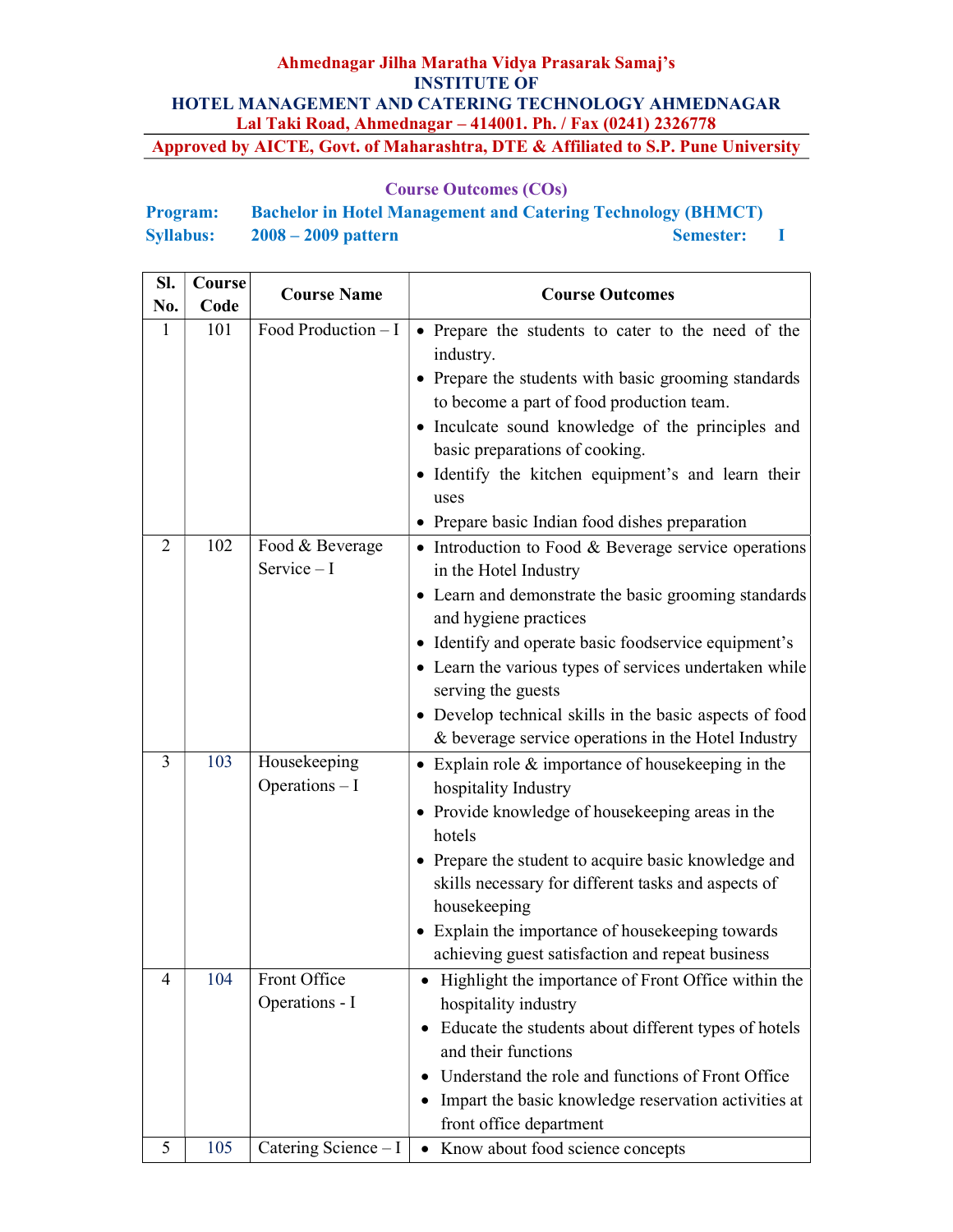# Ahmednagar Jilha Maratha Vidya Prasarak Samaj's INSTITUTE OF HOTEL MANAGEMENT AND CATERING TECHNOLOGY AHMEDNAGAR Lal Taki Road, Ahmednagar – 414001. Ph. / Fax (0241) 2326778

Approved by AICTE, Govt. of Maharashtra, DTE & Affiliated to S.P. Pune University

|   |     |                               | Develop awareness of the importance of hygiene,<br>sanitation and food safety in hotel industry.<br>• Know the regulatory agencies and food standards in<br>India<br>• Gain knowledge about various food related aspects<br>like food safety, poisoning, infection,<br>contamination, storage, danger zone, etc.                                                              |
|---|-----|-------------------------------|-------------------------------------------------------------------------------------------------------------------------------------------------------------------------------------------------------------------------------------------------------------------------------------------------------------------------------------------------------------------------------|
| 6 | 106 | Communication<br>Fundamentals | • Introduce students to the importance of<br>communication & presentation skills needed by the<br>hospitality professionals.<br>Learn fundamentals of communication<br>• Learn and study formal methods of communication<br>as written, verbal and non-verbal<br>• Understand the importance of listening<br>• Learn the telephone etiquettes and aspects of body<br>language |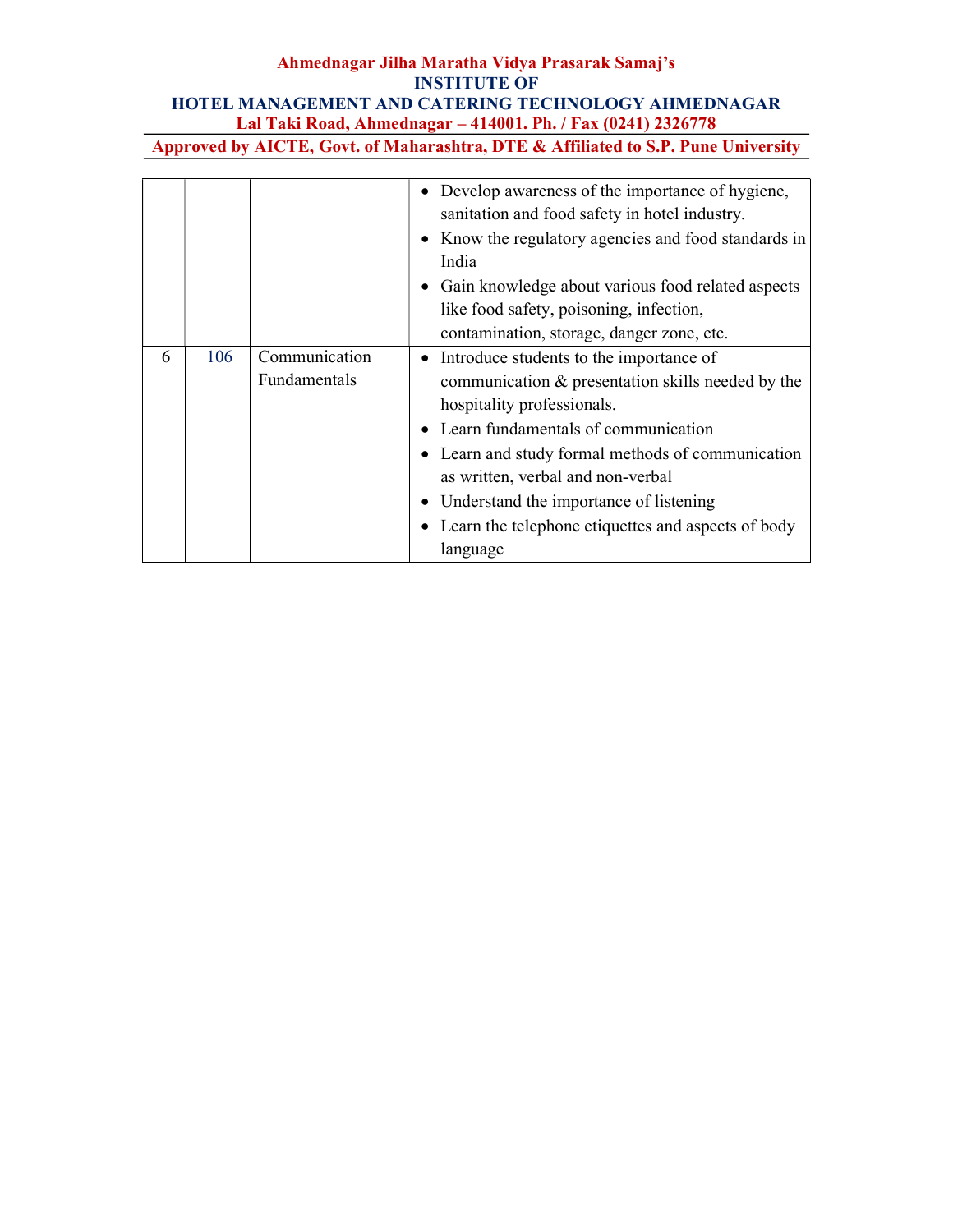| <b>Program:</b>  | <b>Bachelor in Hotel Management and Catering Technology (BHMCT)</b> |                  |  |
|------------------|---------------------------------------------------------------------|------------------|--|
| <b>Syllabus:</b> | $2008 - 2009$ pattern                                               | <b>Semester:</b> |  |

| SI.            | Course | <b>Course Name</b>              | <b>Course Outcomes</b>                                                                                                                                                                                                                                                                                                                                         |  |
|----------------|--------|---------------------------------|----------------------------------------------------------------------------------------------------------------------------------------------------------------------------------------------------------------------------------------------------------------------------------------------------------------------------------------------------------------|--|
| No.            | Code   |                                 |                                                                                                                                                                                                                                                                                                                                                                |  |
| 1              | 201    | Food Production - II            | Inculcate in-depth knowledge of methods of<br>$\bullet$<br>cooking<br>Impart basic knowledge of Continental food<br>preparation which includes study of stocks, sauces,<br>soups, textures, accompaniments and garnishes in<br>continental cuisine<br>Impart basic knowledge of masalas and gravies<br>used in Indian food preparation                         |  |
| $\overline{2}$ | 202    | Food & Beverage<br>Service $-I$ | Demonstrate comprehensive knowledge of food &<br>$\bullet$<br>beverage service operations in the Hotel Industry<br>Impart the basic knowledge of French Classical<br>$\bullet$<br>menu<br>• Develop technical skills for service of non-<br>alcoholic and brewed beverages<br>Learn necessity and functions of food & beverage<br>$\bullet$<br>control systems |  |
| 3              | 203    | Housekeeping<br>Operations - II | Prepare the student to acquire basic knowledge and<br>skills necessary for different tasks and aspects of<br>housekeeping operations<br>• Deliver detailed information about cleaning routine<br>followed in housekeeping department<br>• Know the role of Housekeeping control desk,<br>uniform and linen room                                                |  |
| $\overline{4}$ | 204    | Front Office<br>Operations - II | Prepare the student to acquire basic skills required<br>for guest arrival<br>Learn the activities performed by front office<br>$\bullet$<br>during the guest stay<br>Prepare students to learn skills required for guest<br>departure activities<br>Understand the knowledge of methods of payment                                                             |  |
| 5              | 205    | Catering Science-I              | Develop basic awareness of balanced diet<br>Introduce students with the terminologies related to<br>food and nutrition<br>Learn the basic five food groups<br>Learn the calculation of nutrients<br>$\bullet$                                                                                                                                                  |  |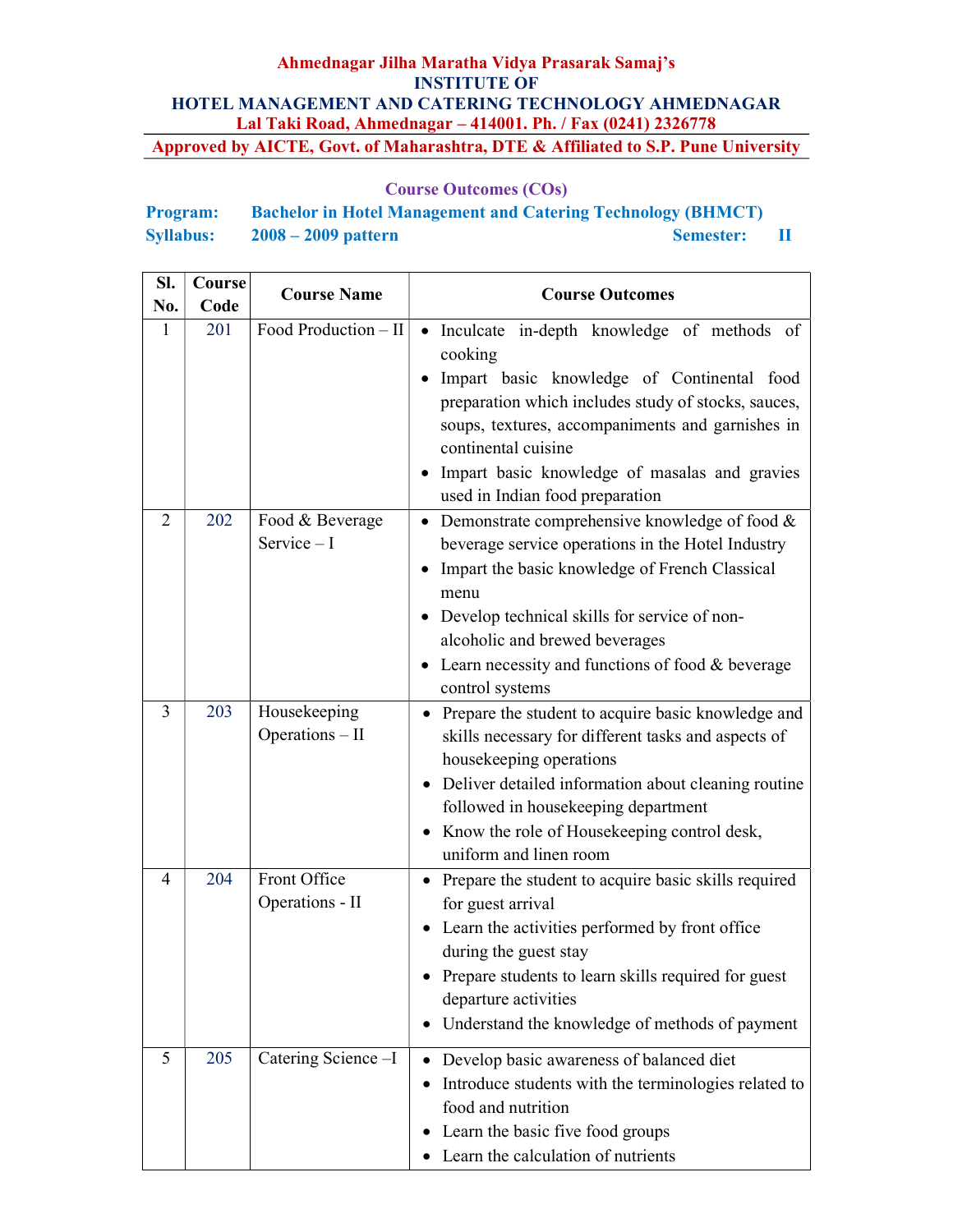| $\sigma$ | 206 | Basic French For | • Create awareness about the importance of French     |
|----------|-----|------------------|-------------------------------------------------------|
|          |     | Hotel Industry   | language in Hotel Operations                          |
|          |     |                  | • Learn French terminology $&$ its pronunciation      |
|          |     |                  | related to hotel industry                             |
|          |     |                  | • Enable the students to practice standard phrases of |
|          |     |                  | French related to Hotel Operations                    |
|          |     |                  | • Introduce basic spoken French                       |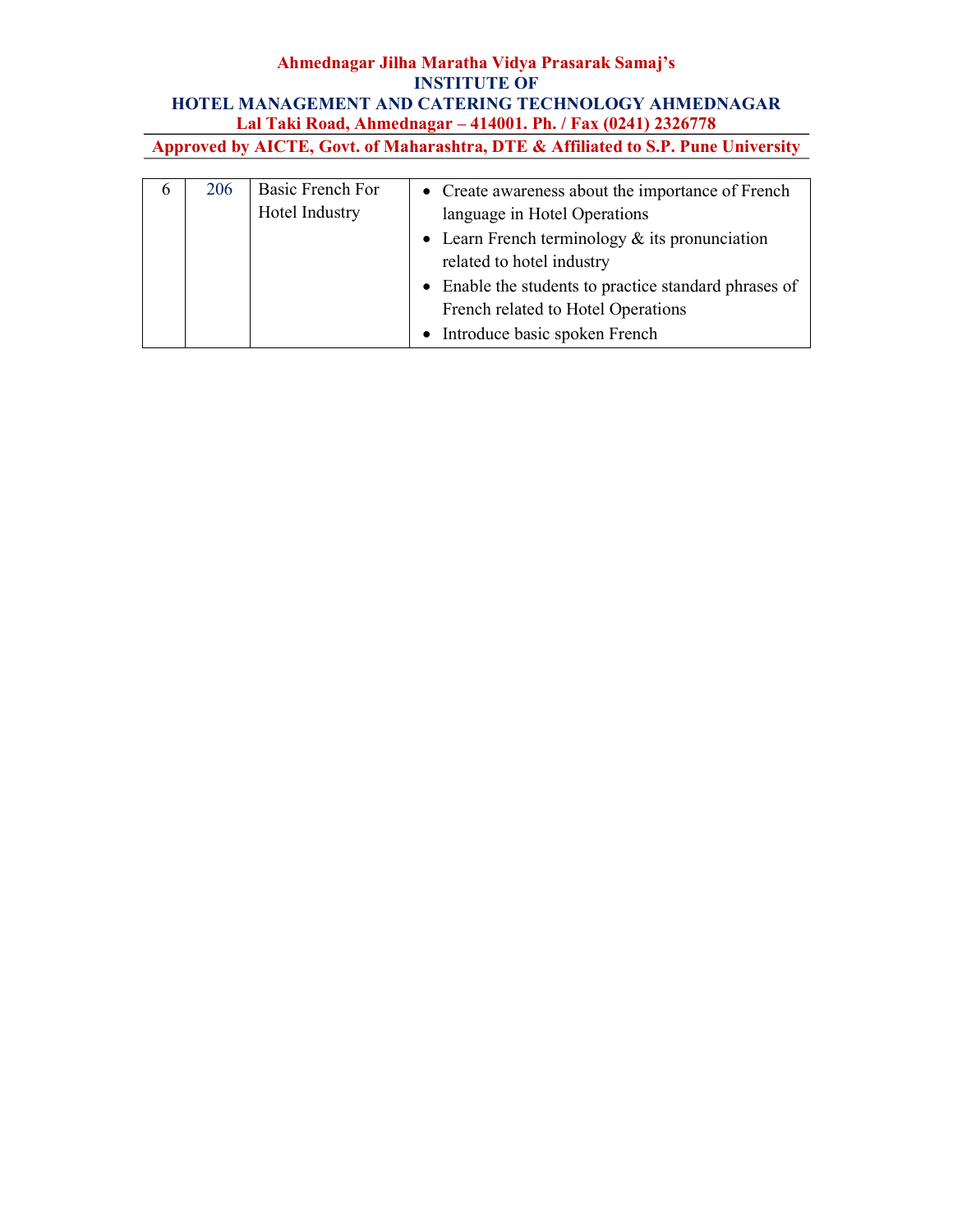| <b>Program:</b>  | <b>Bachelor in Hotel Management and Catering Technology (BHMCT)</b> |                  |        |
|------------------|---------------------------------------------------------------------|------------------|--------|
| <b>Syllabus:</b> | $2008 - 2009$ pattern                                               | <b>Semester:</b> | - 1111 |

| SI.<br>No.     | Course<br>Code | <b>Course Name</b>               | <b>Course Outcomes</b>                                                                                                                                                                                                                                                                                                                                                                                |  |
|----------------|----------------|----------------------------------|-------------------------------------------------------------------------------------------------------------------------------------------------------------------------------------------------------------------------------------------------------------------------------------------------------------------------------------------------------------------------------------------------------|--|
| $\mathbf{1}$   | 301            | Food Production-<br>III          | Introduce students to the quantity food production<br>Study the Indian regional cooking<br>$\bullet$<br>Learn the basics of bakery & confectionery                                                                                                                                                                                                                                                    |  |
| $\overline{2}$ | 302            | Food & Beverage<br>Service - III | Give a comprehensive knowledge of the various<br>alcoholic beverages served in the hospitality<br>industry<br>Demonstrate an insight into history, manufacture,<br>classification of the beverages such as wines and<br>aperitifs.<br>Develop technical skills required for the service of<br>٠<br>alcoholic beverages and tobacco                                                                    |  |
| 3              | 303            | Accommodation<br>Operations - I  | Establish the importance of accommodation<br>$\bullet$<br>operations within the hospitality industry<br>Understand additional housekeeping services<br>$\bullet$<br>Learn safety and security procedures for all<br>stakeholders of the hotel<br>Know the basics of textiles and laundry operations<br>Impart knowledge of front office accounting<br>procedures<br>Learn the role of guest relations |  |
| 4              | 304            | Computer<br>Fundamentals         | Give a basic knowledge of computers<br>$\bullet$<br>Enable the use of computer system software<br>٠                                                                                                                                                                                                                                                                                                   |  |
| 5              | 305            | Food & Beverage<br>Controls      | Understand the importance of Food & Beverage<br>Control<br>Gain comprehensive knowledge on various<br>aspects of control procedures adopted by the food<br>and Beverage department.<br>Understand the role of various costs and its impact<br>on profitability in the food and Beverage business.                                                                                                     |  |
| 6              | 306            | <b>Basic Accounting</b>          | Impart basic knowledge of Hotel Accounting<br>$\bullet$<br>required for the Hospitality Management<br>Prepare students to comprehend and utilize this<br>knowledge for the day-to-day operations of the<br>organization.                                                                                                                                                                              |  |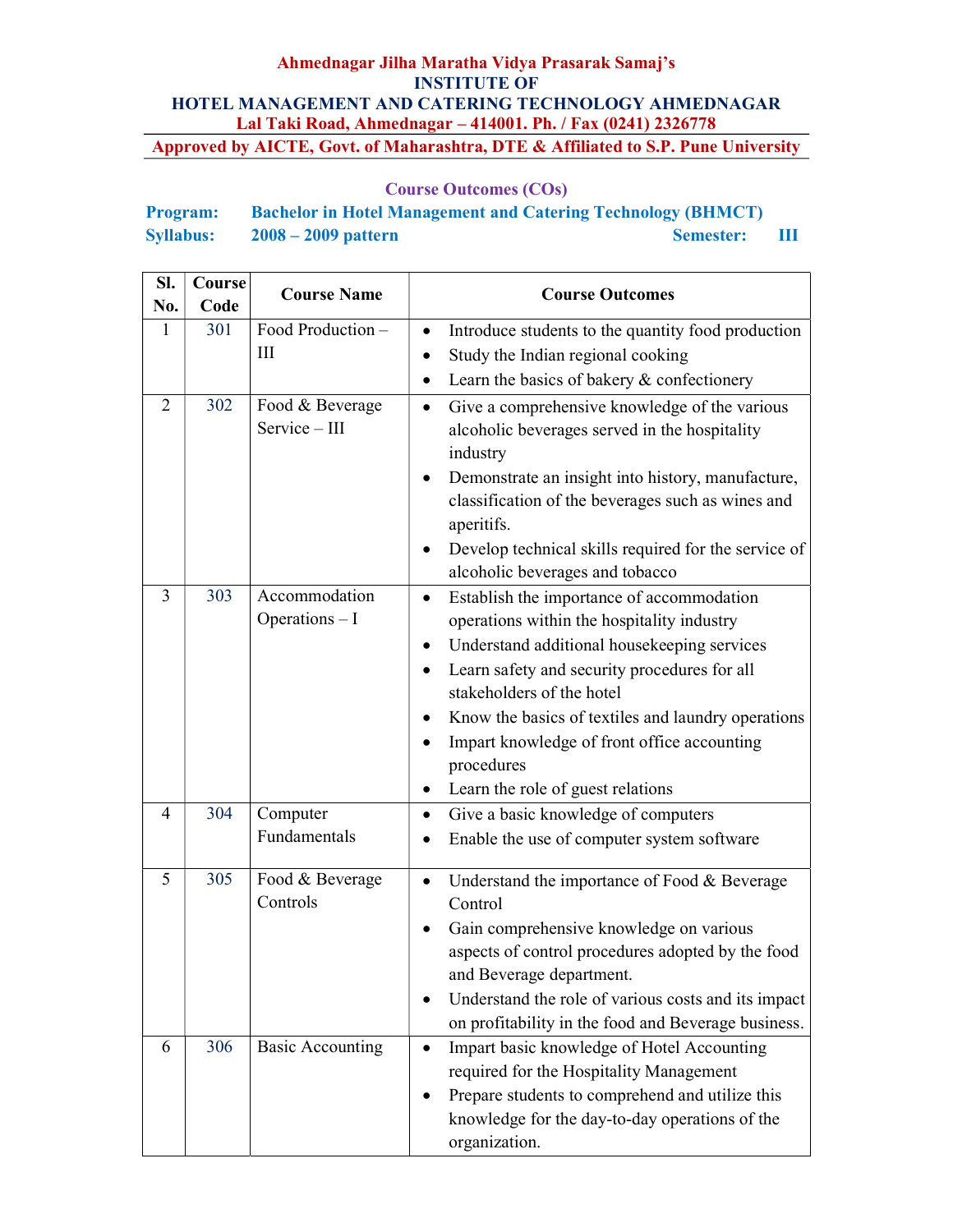| <b>Program:</b>  | <b>Bachelor in Hotel Management and Catering Technology (BHMCT)</b> |                  |              |
|------------------|---------------------------------------------------------------------|------------------|--------------|
| <b>Syllabus:</b> | $2008 - 2009$ pattern                                               | <b>Semester:</b> | $\mathbf{N}$ |

| SI.<br>No.     | Course<br>Code | <b>Course Name</b>               | <b>Course Outcomes</b>                                                                                                                                                                                                                                                                                                                                                                                                                                                                                                                                    |  |
|----------------|----------------|----------------------------------|-----------------------------------------------------------------------------------------------------------------------------------------------------------------------------------------------------------------------------------------------------------------------------------------------------------------------------------------------------------------------------------------------------------------------------------------------------------------------------------------------------------------------------------------------------------|--|
| $\mathbf{1}$   | 401            | Food Production -<br>IV          | Study various aspects of meat, poultry and fish<br>cookery<br>Provides advance knowledge of bakery &<br>confectionery<br>students to develop practical skills<br>Prepare<br>required in bakery & confectionery.                                                                                                                                                                                                                                                                                                                                           |  |
| $\overline{2}$ | 402            | Food & Beverage<br>Service - IV  | Demonstrates an insight into history, manufacture,<br>classification & service of spirits, liqueurs,<br>cocktails & other mixed drinks<br>Develop technical skills required for the service of<br>alcoholic beverages.                                                                                                                                                                                                                                                                                                                                    |  |
| 3              | 403            | Accommodation<br>Operations - II | Learn importance of interior decoration and<br>principles of designing<br>Understand managerial decision-making aspects<br>$\bullet$<br>of this department such as budgetary control,<br>purchasing systems, night auditing and forecasting<br>Gain the knowledge of various sales techniques<br>used by hotel industry to increase the revenue                                                                                                                                                                                                           |  |
| $\overline{4}$ | 404            | Hotel Engineering                | Provide information regarding the basic services<br>$\bullet$<br>and different types of systems in hotel industry.<br>Understand, plan, co-ordinate and integrate the<br>functions of engineering departments for overall<br>operations and assist in the management of hotel.<br>Know the functions, operations, maintenance of<br>various equipment's in hotel such as refrigeration,<br>air-conditioning, etc.<br>• Understand the role of engineering department in<br>implementing environmental friendly practices and<br>safety in hotel industry. |  |
| 5              | 405            | Principles of<br>Management      | Understand the concepts and functions of<br>management<br>Understand practical application of management<br>concepts in the hospitality industry.                                                                                                                                                                                                                                                                                                                                                                                                         |  |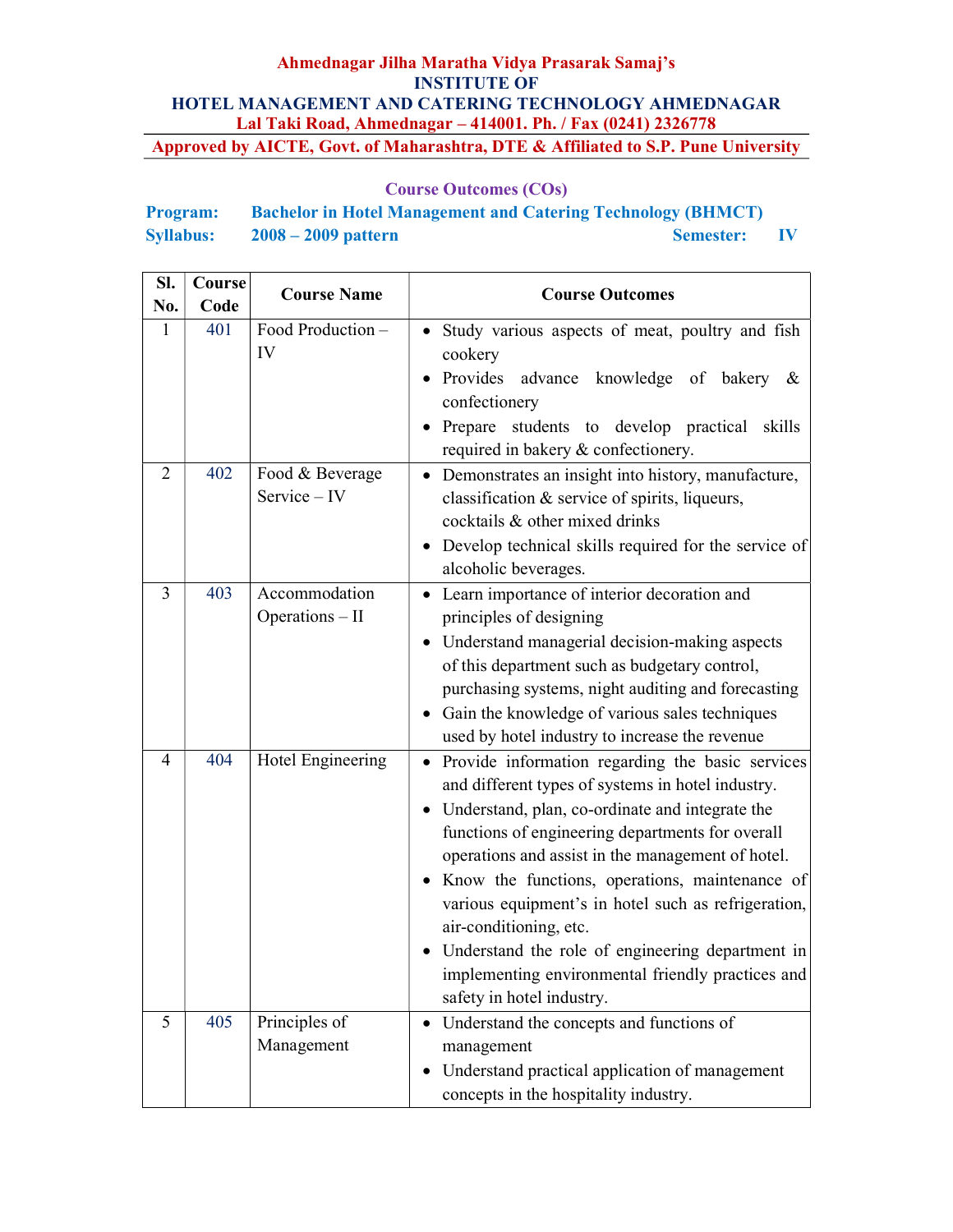| Approved by AICTE, Govt. of Manarashtra, DTE & Affinated to S.P. Pune University |  |
|----------------------------------------------------------------------------------|--|
|                                                                                  |  |

| $\sigma$ | 406 | Hotel Accounting | • Knowledge of books maintained in the Hotel        |
|----------|-----|------------------|-----------------------------------------------------|
|          |     |                  | Industry.                                           |
|          |     |                  | • Understand various records related to guest       |
|          |     |                  | billings.                                           |
|          |     |                  | • Understand the day-to-day transactions related to |
|          |     |                  | guest accounts, income statements, final accounts,  |
|          |     |                  | etc.                                                |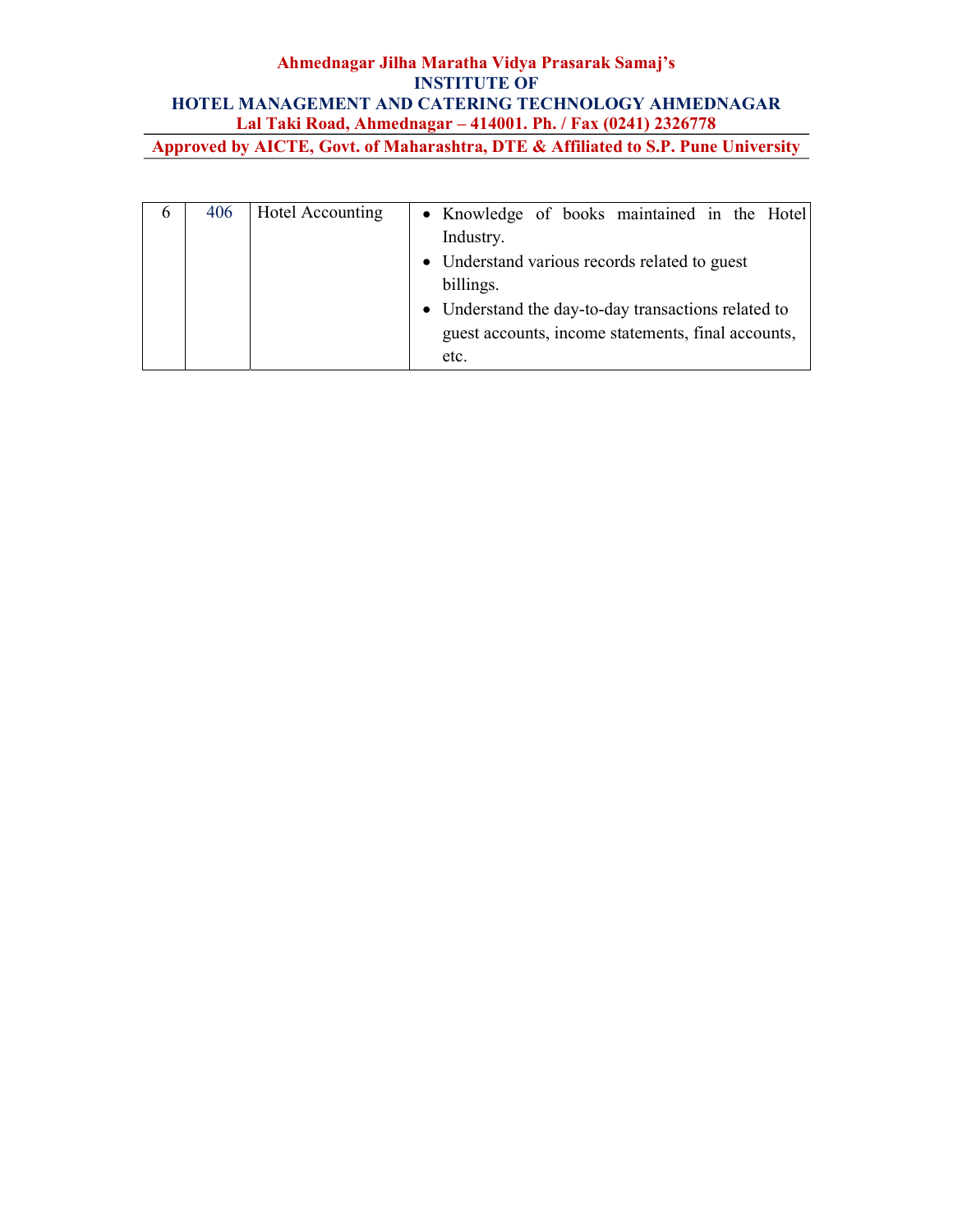| <b>Program:</b>  | <b>Bachelor in Hotel Management and Catering Technology (BHMCT)</b> |                  |  |
|------------------|---------------------------------------------------------------------|------------------|--|
| <b>Syllabus:</b> | $2008 - 2009$ pattern                                               | <b>Semester:</b> |  |

| Sl.<br>No. | Course<br>Code | <b>Course Name</b>         | <b>Course Outcomes</b>                                                                                                                                                                                                                                                                        |
|------------|----------------|----------------------------|-----------------------------------------------------------------------------------------------------------------------------------------------------------------------------------------------------------------------------------------------------------------------------------------------|
|            | 501            | <b>Industrial Training</b> | • Gain the practical exposure in industry through on-<br>job-training<br>• Enable students to relate the knowledge and skills<br>acquired in the classroom with systems, standards<br>and practices followed in the Industry.<br>• Get the firsthand experience of working in the<br>industry |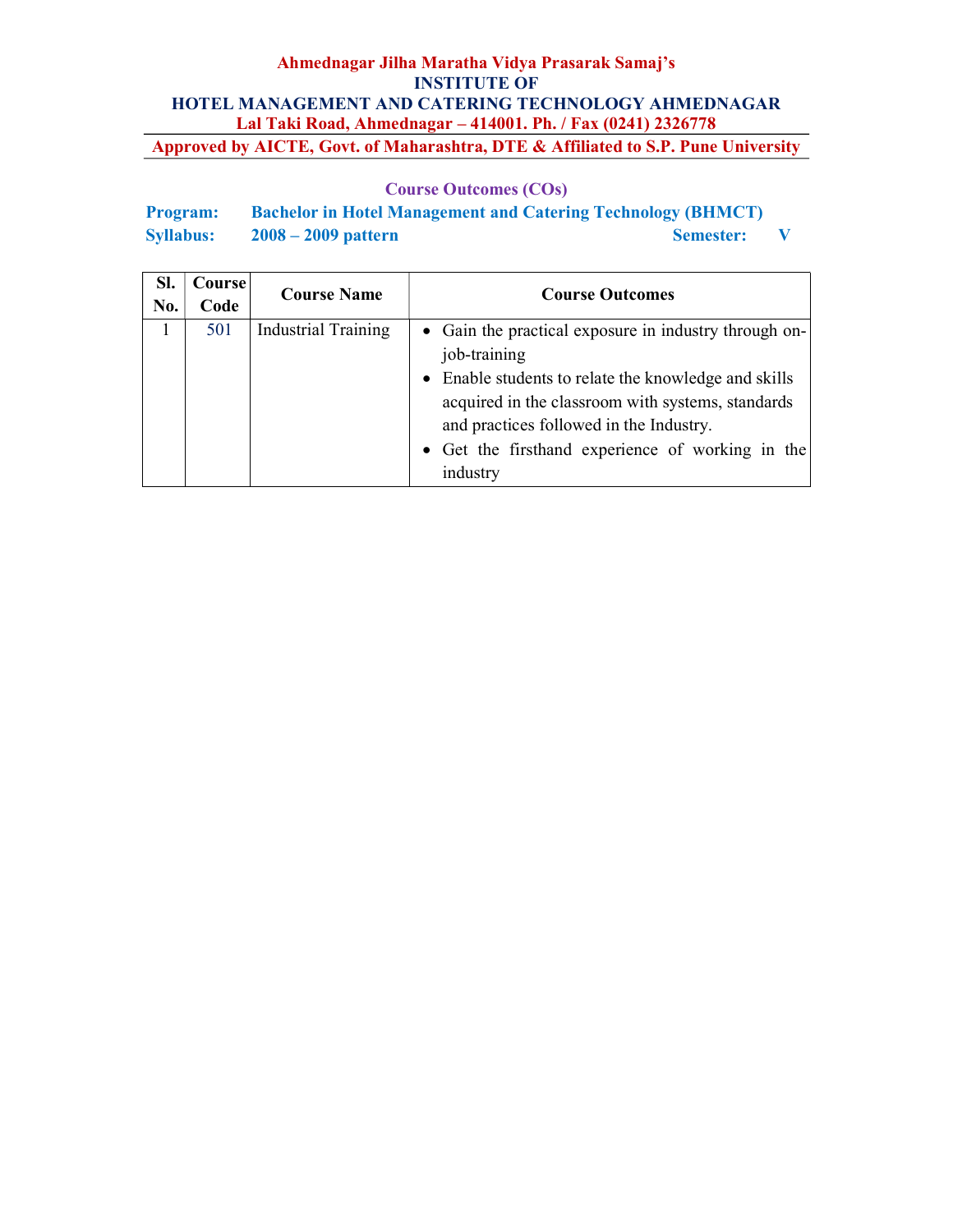| <b>Program:</b>  | <b>Bachelor in Hotel Management and Catering Technology (BHMCT)</b> |           |              |
|------------------|---------------------------------------------------------------------|-----------|--------------|
| <b>Syllabus:</b> | $2008 - 2009$ pattern                                               | Semester: | $\mathbf{V}$ |

| SI.<br>No.                  | Course<br>Code | <b>Course Name</b>                                                  | <b>Course Outcomes</b>                                                                                                                                                                                                                                                                                                                                                      |
|-----------------------------|----------------|---------------------------------------------------------------------|-----------------------------------------------------------------------------------------------------------------------------------------------------------------------------------------------------------------------------------------------------------------------------------------------------------------------------------------------------------------------------|
| 1                           | 601            | <b>Advanced Food</b><br>Production                                  | • Develop the knowledge and understanding of the<br>international cuisine amongst students<br>Understand and practice basic preparation in the<br>international cuisine and bakery products<br>Understand and to prepare dishes of cold section<br>• Learn innovative techniques of food plating and<br>presentations                                                       |
| $\mathcal{D}_{\mathcal{L}}$ | 602            | Advanced Food &<br>Beverage Service                                 | Gain broad knowledge of Specialized Food and<br>$\bullet$<br>Beverage services such as bar, banquets, room<br>service & gueridon service<br>Develop technical skills required to perform while<br>dealing with these specialized food $\&$ beverage<br>services.                                                                                                            |
| 3                           | 603            | Personality<br>Development and<br><b>Business</b><br>Communications | • Teach the students various aspects of personality<br>enrichment<br>• Prepare students for campus interviews<br>and<br>challenges in personal and professional life.<br>Impart knowledge of various methods of business<br>$\bullet$<br>communication and case studies.                                                                                                    |
| 4                           | 604            | Hospitality<br>Marketing $- I$                                      | • Understand importance of marketing in Hospitality<br>Industry.<br>Analysis of current business environment<br>• Understand various aspects of marketing such as<br>consumer behavior, market segmentation and 7 P's<br>of marketing                                                                                                                                       |
| 5                           | 605            | Human Resource<br>Management                                        | Identifying the significance and role of Human<br>$\bullet$<br>Resource Management in the Hotel & Catering<br>Industry.<br>In-depth knowledge of human resource practices<br>related to employee in an organization such as<br>recruitment,<br>selection,<br>training, performance<br>appraisals, salary and wages, promotions and<br>transfers, grievances and discipline. |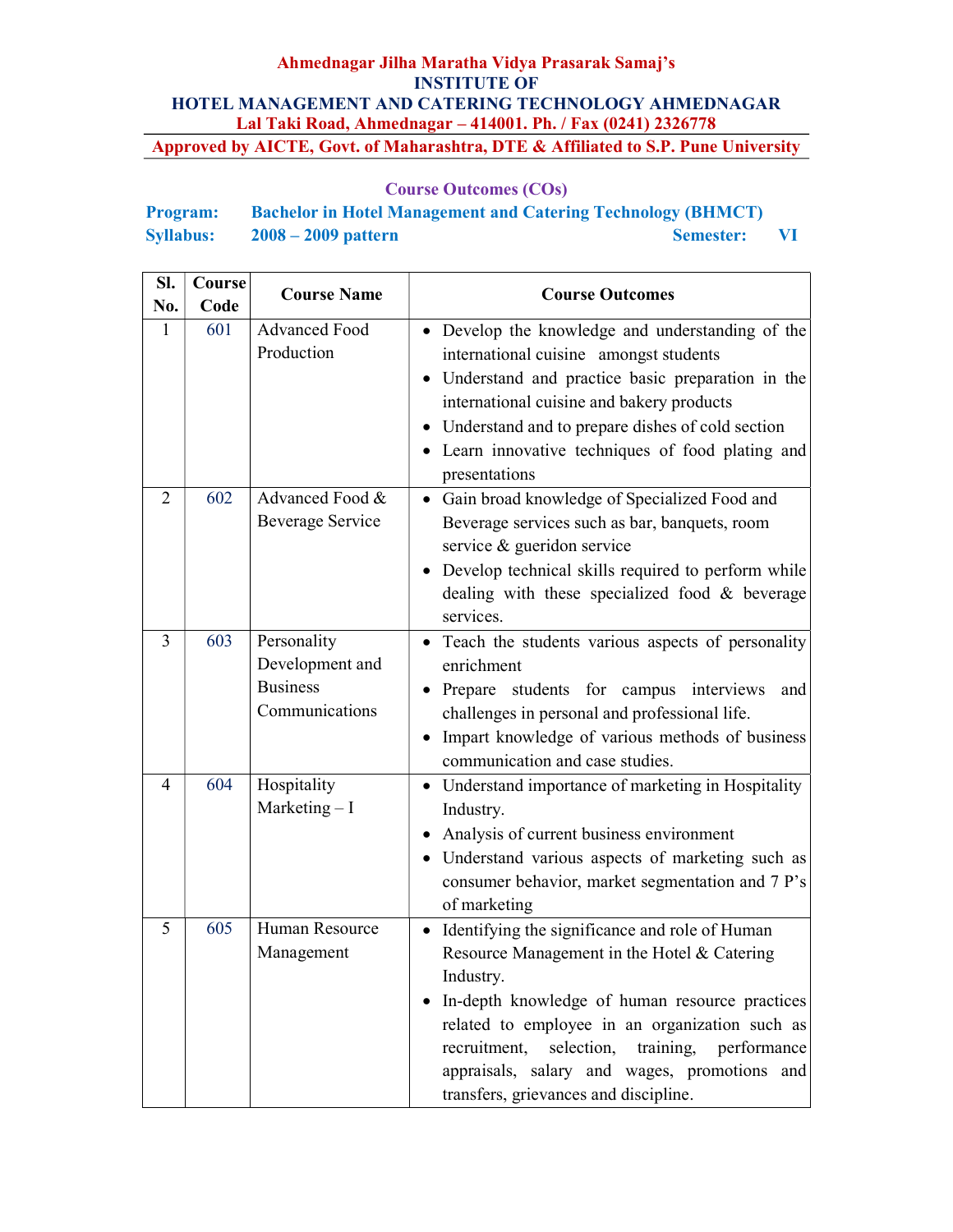| $\mathbf b$ | 606 | Travel & Tourism | • Inculcate a sense of importance and establish a link<br>between the tourism $\&$ the hotel industry<br>• Learn various components of tourism<br>• Understand the role of tourism in the growth of |
|-------------|-----|------------------|-----------------------------------------------------------------------------------------------------------------------------------------------------------------------------------------------------|
|             |     |                  | hotel industry                                                                                                                                                                                      |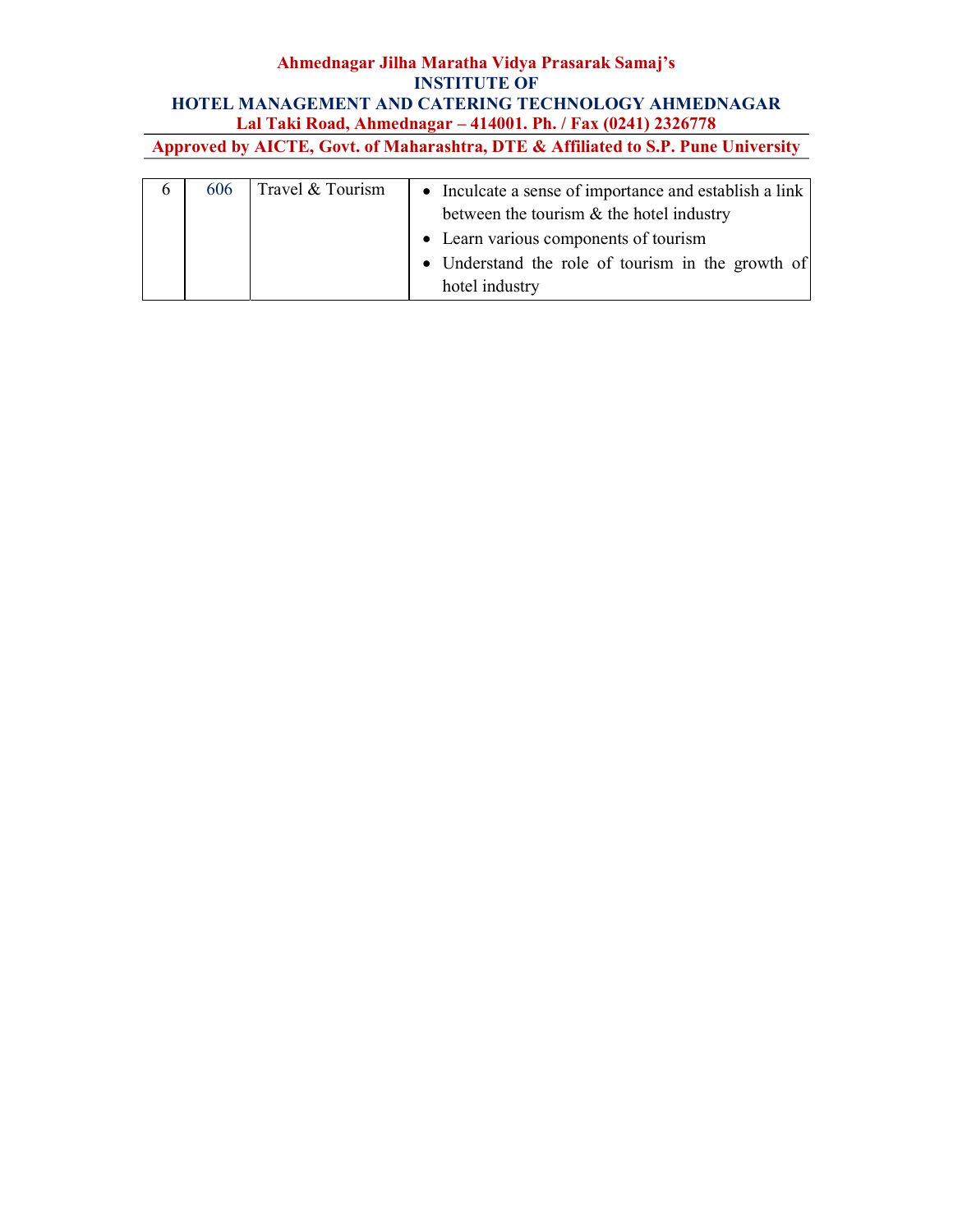| <b>Program:</b>  | <b>Bachelor in Hotel Management and Catering Technology (BHMCT)</b> |                  |              |
|------------------|---------------------------------------------------------------------|------------------|--------------|
| <b>Syllabus:</b> | $2008 - 2009$ pattern                                               | <b>Semester:</b> | $\mathbf{V}$ |

| SI.<br>No.     | Course<br>Code | <b>Course Name</b>                                                   | <b>Course Outcomes</b>                                                                                                                                                                                                                                                                                                                                                                                                                                |
|----------------|----------------|----------------------------------------------------------------------|-------------------------------------------------------------------------------------------------------------------------------------------------------------------------------------------------------------------------------------------------------------------------------------------------------------------------------------------------------------------------------------------------------------------------------------------------------|
| 1              | 701 A          | Specialization In<br>Food & Beverage<br>Services &<br>Management - I | Understand kitchen management procedures<br>Acquire knowledge and practice classical and<br>advance international cuisine<br>Learn & create innovative presentation techniques<br>and skills like sugar arts, chocolate arts                                                                                                                                                                                                                          |
| $\overline{2}$ | 701 B          | Specialization In<br>Food Production<br>Management - I               | • Understanding of the role of Food and Beverage<br>Management in the context of overall catering<br>operation.<br>Gain knowledge of national and international<br>$\bullet$<br>cuisine and classical dishes used for planning<br>menus for different food and beverage outlets and<br>events.<br>• Knowledge of menu merchandizing required to<br>increase the sales of an outlet through various<br>techniques                                      |
| 3              | 701 C          | Specialized<br>Accommodation<br>Management - I                       | Establish the importance of accommodation<br>management with in the hospitality industry<br>It equips the student to acquire knowledge $&$ skills<br>with respect to planning $&$ designing aspects of<br>guest rooms, lobby, and front desk<br>Students will get the basic understanding of<br>functioning of Sales and Marketing department of<br>the hotels<br>The subject creates awareness about the concept,<br>importance and planning of MICE |
| 4              | 702            | Organizational<br>Behaviour                                          | • Understand the impact that individual, group and<br>structure have on behavior within organizations for<br>the purpose of applying such knowledge towards<br>improving an organizations effectives.<br>Provide knowledge on diversity and ethics to be<br>followed in an organization.<br>Understand the processes of learning, theories of<br>motivation and management of conflicts and stress<br>which are necessary within the organization.    |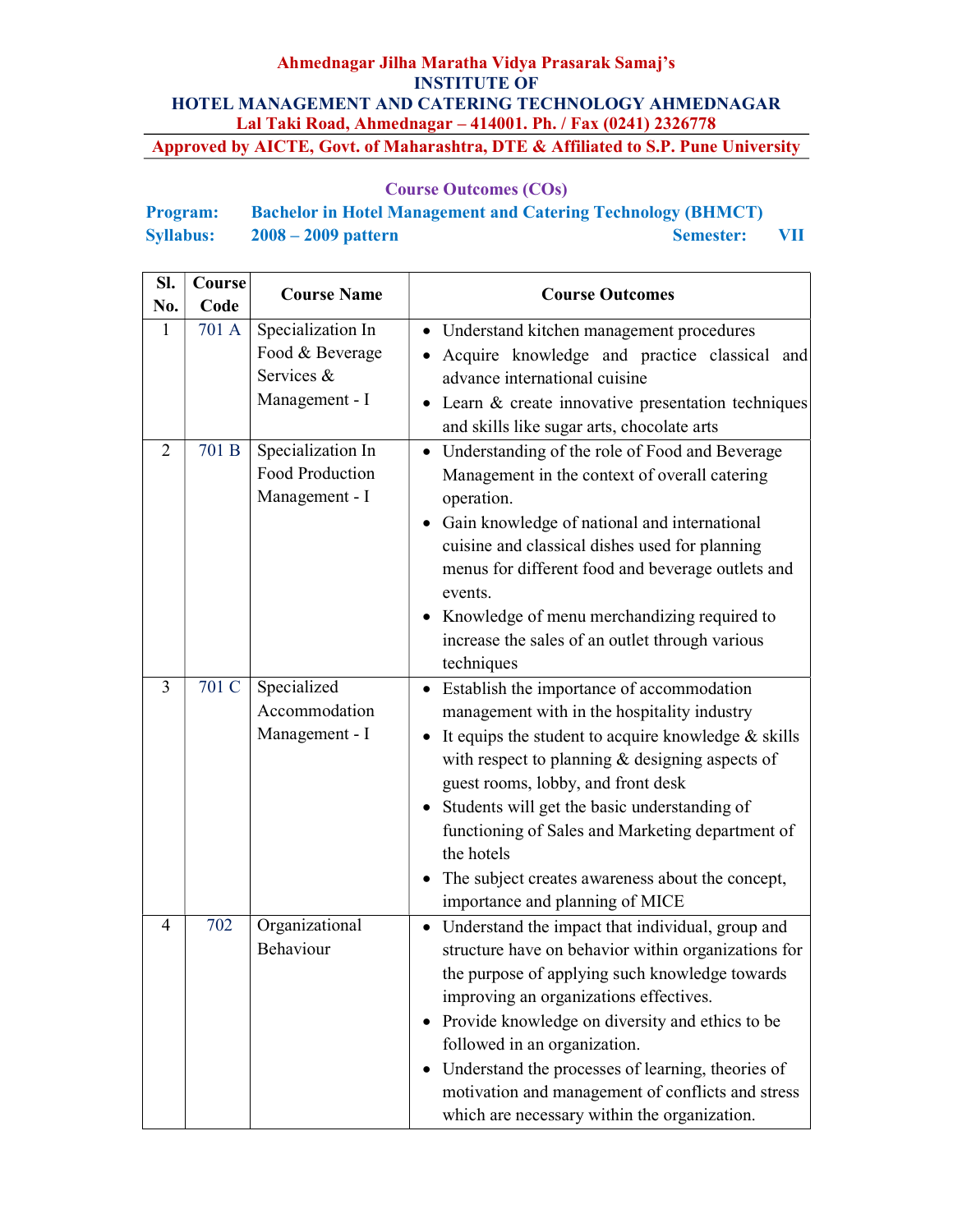### Ahmednagar Jilha Maratha Vidya Prasarak Samaj's INSTITUTE OF HOTEL MANAGEMENT AND CATERING TECHNOLOGY AHMEDNAGAR Lal Taki Road, Ahmednagar – 414001. Ph. / Fax (0241) 2326778

Approved by AICTE, Govt. of Maharashtra, DTE & Affiliated to S.P. Pune University

| 5 | 703 | <b>Hotel Related Laws</b>   | Provide knowledge of hotel related laws and<br>various legal aspects related to hotel industry.<br>Learn various laws used such as contract act,<br>consumer protection act, sale of goods act, food<br>adulteration act, shop and establishment act,<br>environment protection act, licenses and permits<br>and acts related to industrial legislation.                                                                  |
|---|-----|-----------------------------|---------------------------------------------------------------------------------------------------------------------------------------------------------------------------------------------------------------------------------------------------------------------------------------------------------------------------------------------------------------------------------------------------------------------------|
| 6 | 704 | Hospitality<br>Marketing    | Enable the students to understand the intricacies of<br>managing service business<br>Understand approaches / issues relating to<br>augmented P's of services (People, physical<br>evidence, process)<br>Appreciate the importance of customer satisfaction<br>& quality service.<br>Know about Forms of Marketing organization, Set-<br>up and organization of sales and marketing<br>department in hospitality industry. |
| 7 | 705 | Environmental<br>Management | The course highlights the importance of<br>environmental issues and the role of the Hospitality<br>Industry in propagating conservation measures.<br>The subject creates awareness about environmental<br>issues and emphasizes on environmental practices<br>and procedures followed in the hotel industry                                                                                                               |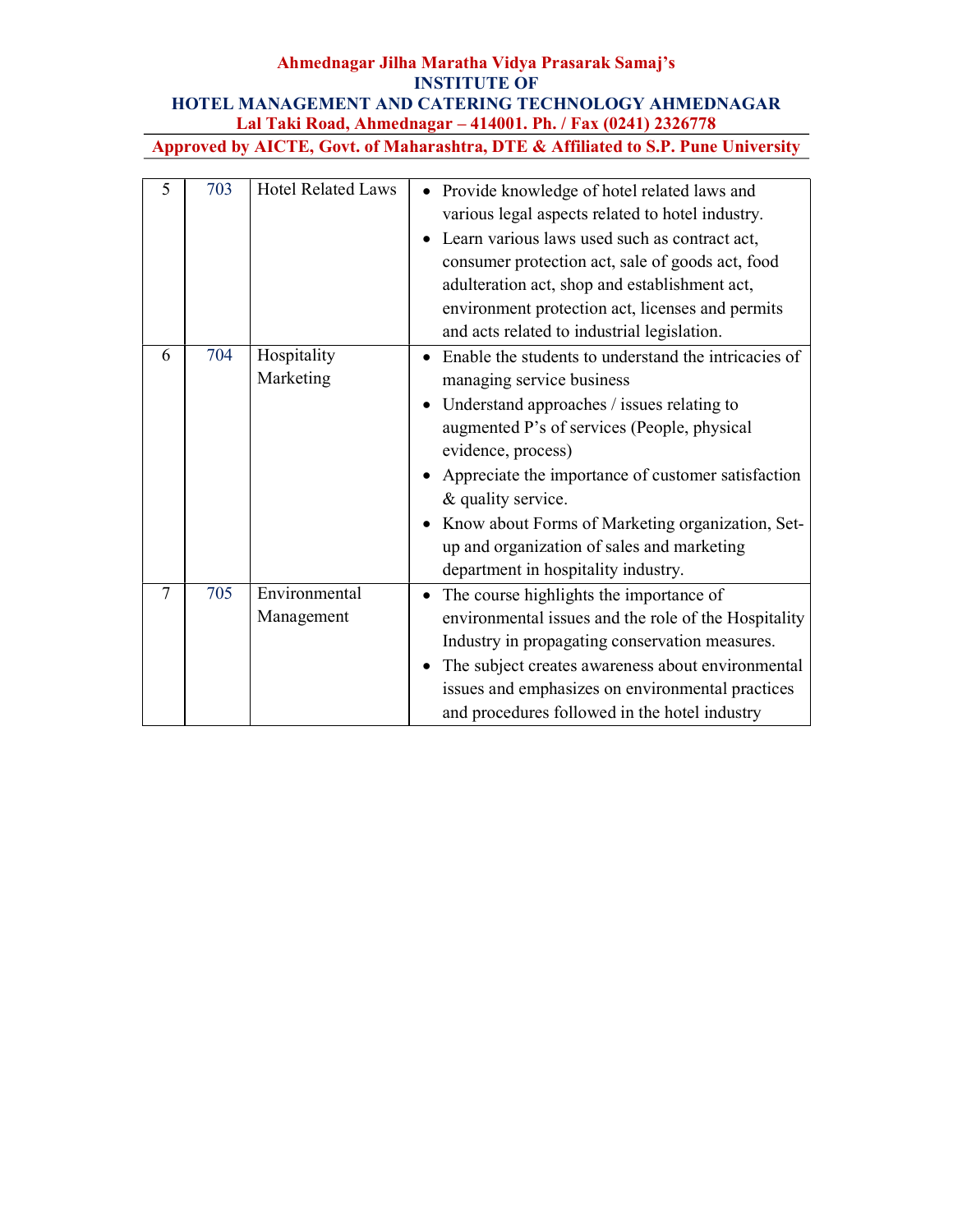| <b>Program:</b>  | <b>Bachelor in Hotel Management and Catering Technology (BHMCT)</b> |                |  |
|------------------|---------------------------------------------------------------------|----------------|--|
| <b>Syllabus:</b> | $2008 - 2009$ pattern                                               | Semester: VIII |  |

| SI.<br>No. | Course<br>Code | <b>Course Name</b>                                                    | <b>Course Outcomes</b>                                                                                                                                                                                                                                                                                                                                                                                                                                                                                                                                                                                            |
|------------|----------------|-----------------------------------------------------------------------|-------------------------------------------------------------------------------------------------------------------------------------------------------------------------------------------------------------------------------------------------------------------------------------------------------------------------------------------------------------------------------------------------------------------------------------------------------------------------------------------------------------------------------------------------------------------------------------------------------------------|
| 1          | 801 A          | Specialization In<br>Food & Beverage<br>Services &<br>Management - II | Enable the students to acquire administrative and<br>managerial skills in the areas of kitchen<br>administration, production management and<br>budgetary control<br>Familiarize the students with the current trends in<br>the Food Production Operations, standard operating<br>procedures used in kitchen and use of software<br>applications<br>Get the insight of product research and<br>development in food production<br>Organize a theme dinner / lunch and food festivals<br>using all the managerial skills and their knowledge                                                                         |
| 2          | 801 B          | Specialization In<br>Food Production<br>$Management - II$             | Enable the student to gain a better understanding of<br>$\bullet$<br>the role of Food and Beverage Management in the<br>context of overall catering operation.<br>Familiarize the students with the current trends in<br>hospitality operations, standard operating<br>procedures and use of software applications<br>• Help students to learn the planning and operations<br>of restaurants, bars & events.<br>gGive knowledge of international cuisine, classical<br>dishes and menu merchandizing<br>Organize a theme dinner / lunch and food festivals<br>using all the managerial skills and their knowledge |
| 3          | 801 C          | Specialized<br>Accommodation<br>Management - II                       | Equip the student to acquire knowledge $&$ skills<br>with respect to various management aspects of<br>housekeeping Division<br>Familiarize the students with the current trends,<br>standard operating procedures and use of software<br>applications<br>Learn preparation of budget, concept of yield<br>management and HR practices<br>Gain knowledge of use of environment friendly<br>practices used in housekeeping department<br>Organize a theme dinner / lunch and food festivals<br>using all the managerial skills and their knowledge                                                                  |